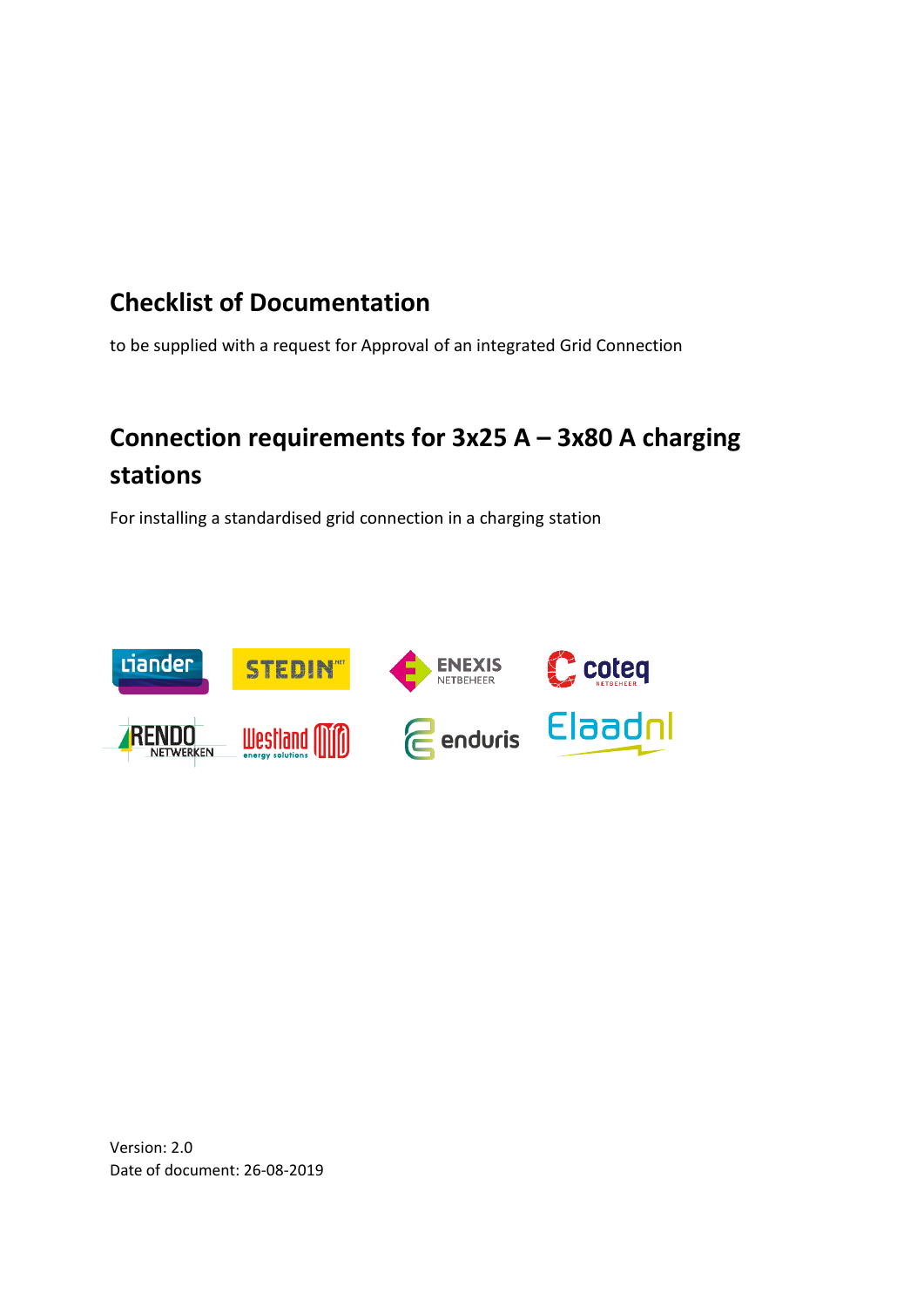#### Contents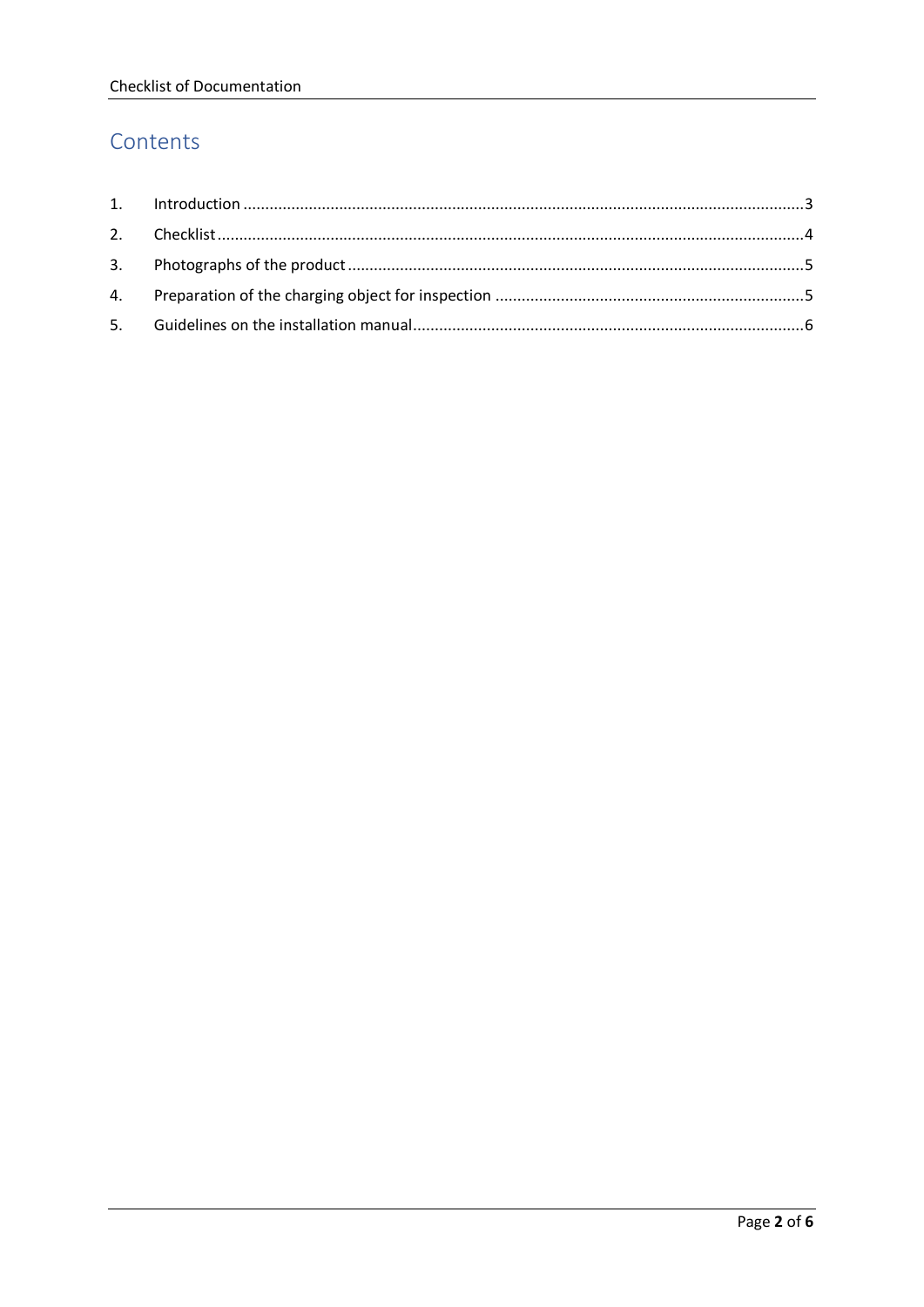#### <span id="page-2-0"></span>1. Introduction

ElaadNL, together with the joint Grid Operators, inspects integrated grid connections for charging stations in the public domain.

When a request for inspection is submitted by a charging station manufacturer, it needs to be accompanied by documentation of the charging station. The charging station will not be physically inspected unless the documentation is complete and in accordance with the requirements.

The checklist below contains the documentation required. This documentation must be made available to the grid operators (via ElaadNL) prior to inspection of the grid connection in the charging object. If the documentation is incomplete or incorrect, the physical inspection will not be scheduled. The numbers of requirements shown in the checklist refer to the requirements in the "Connection requirements for 3x25 A – 3x80 A charging objects".

If a test report is mentioned, then it must contain at least the following:

- o *Description of the object*
- o *Detailed definition of the object, including drawings*
- o *Test criteria*
- o *Description of circumstances and performance of the test*
- o *Description of test results*
- o *Assessment of test results in respect of test criteria*
- o *Testers*
- o *Approvals*

Finally, a list with Points for attention relating to the installation manual are included in this document.

The documentation must be sent to ElaadNL [\(info@elaad.nl\)](mailto:info@elaad.nl) by e-mail **at least 2 weeks** prior to inspection.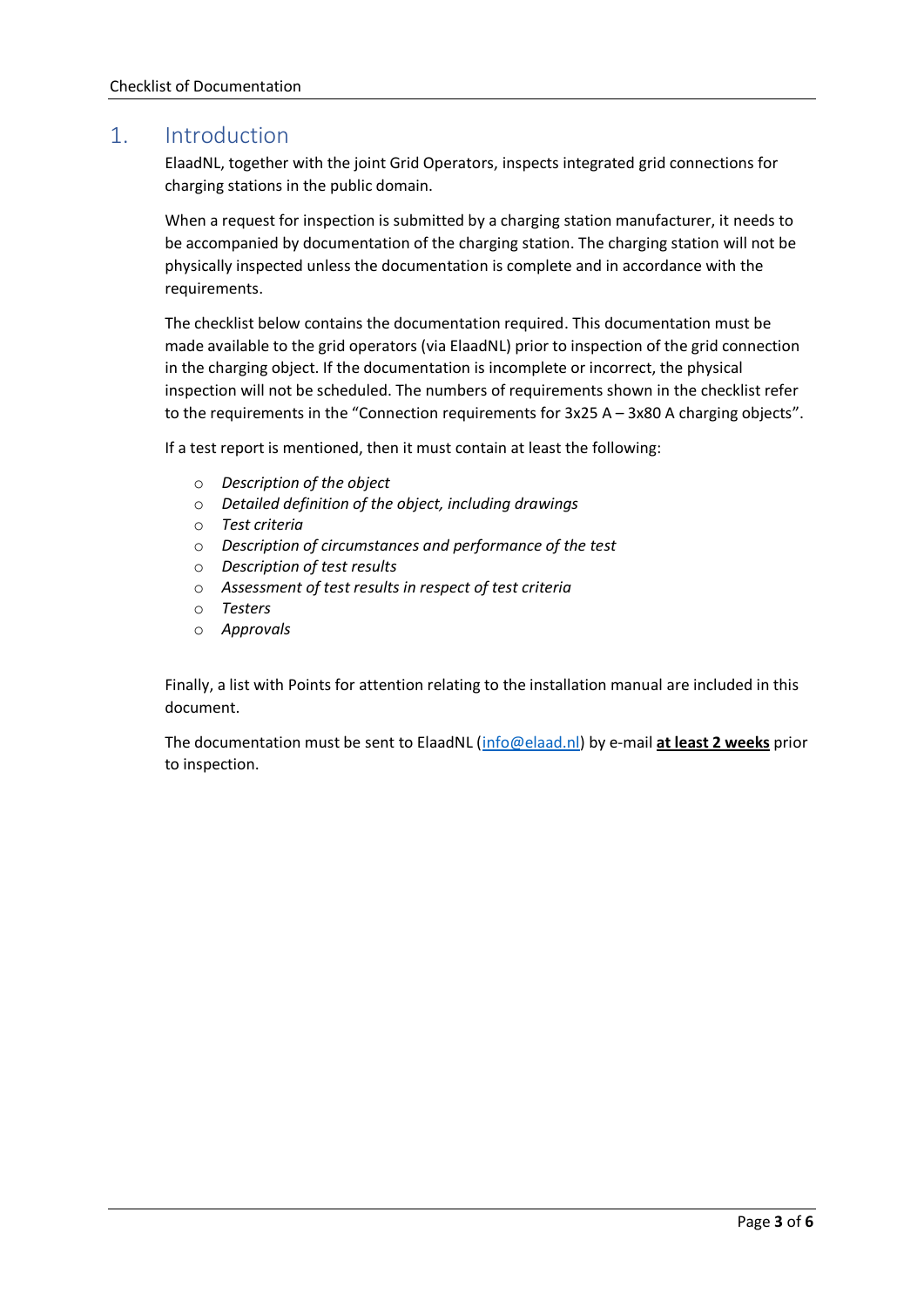### <span id="page-3-0"></span>2. Checklist

The information, documentation and photographs requested below must be sent to ElaadNL by e-mail.

| #                       | <b>Description</b>                                                                                                                                                                                                                                                                                                                                   | <b>Documentation</b>                                                                                                                                |
|-------------------------|------------------------------------------------------------------------------------------------------------------------------------------------------------------------------------------------------------------------------------------------------------------------------------------------------------------------------------------------------|-----------------------------------------------------------------------------------------------------------------------------------------------------|
| $\mathbf{1}$            | Name of the product                                                                                                                                                                                                                                                                                                                                  | To be specified in inspection request.                                                                                                              |
| $\overline{2}$          | Connection category                                                                                                                                                                                                                                                                                                                                  | To be specified in inspection request.                                                                                                              |
| 3                       | The charging station complies with IEC-61851.                                                                                                                                                                                                                                                                                                        | Manufacturer's declaration that<br>product complies with this standard.                                                                             |
| $\overline{\mathbf{4}}$ | Requirement 7:<br>The housing of the charging object has IP44<br>protection (in accordance with NEN/EN/IEC<br>61439-7 and NEN/EN/IEC 61851-1).                                                                                                                                                                                                       | Test report in accordance with NEN-EN-<br>IEC 60529.                                                                                                |
| 5                       | Requirement 8:<br>The housing of the charging object has IK10<br>impact resistance (in accordance with<br>NEN/EN/IEC 61439-7).                                                                                                                                                                                                                       | Test report in accordance with NEN-EN-<br>IEC 62262.                                                                                                |
| 6                       | Requirement 9:<br>The mechanical strength of the charging object<br>shall comply with the requirements for<br>installation in public spaces in accordance with<br>subsection 10.2.102 of NEN/EN/IEC 61439-7.                                                                                                                                         | Test report in accordance with NEN-EN-<br>IEC 61439-7.                                                                                              |
| $\overline{\mathbf{z}}$ | Requirement 10:<br>The average air temperature in the charging<br>station at the connection box and the smart<br>meter must not be higher than 55 degrees<br>Celsius over a period of one hour.<br>It is assumed that the ambient temperature (*)<br>outside the charging station is 40 degrees.                                                     | Test/measurement report in<br>accordance with NEN-EN-IEC 61439-7.                                                                                   |
| 8                       | Requirement 16:<br>An installation manual in accordance with the<br>agreed format is provided with the charging<br>station.                                                                                                                                                                                                                          | Manual in accordance with Format, see<br>Chapter 5.                                                                                                 |
| 9                       | Requirement 23:<br>There is selectivity between the protection<br>device in the charging station (and any slaves<br>connected) and the protection device in the<br>grid connection. The protection device used in<br>the grid connection is in accordance with the<br>overview of protection devices used by each<br>grid operator (see Appendix 1). | Provision of proof by the supplier in the<br>form of a selectivity calculation/graphs.                                                              |
| 10                      | Requirement 27:<br>The damping of the station is lower than 8 dB<br>for all current frequencies, namely the current<br>450, 800, 900, 1800 and 2100 MHz frequencies.                                                                                                                                                                                 | Test report which shows that the radio<br>damping at the mounting position of<br>the smart meter is lower than 8 dB for<br>all current frequencies. |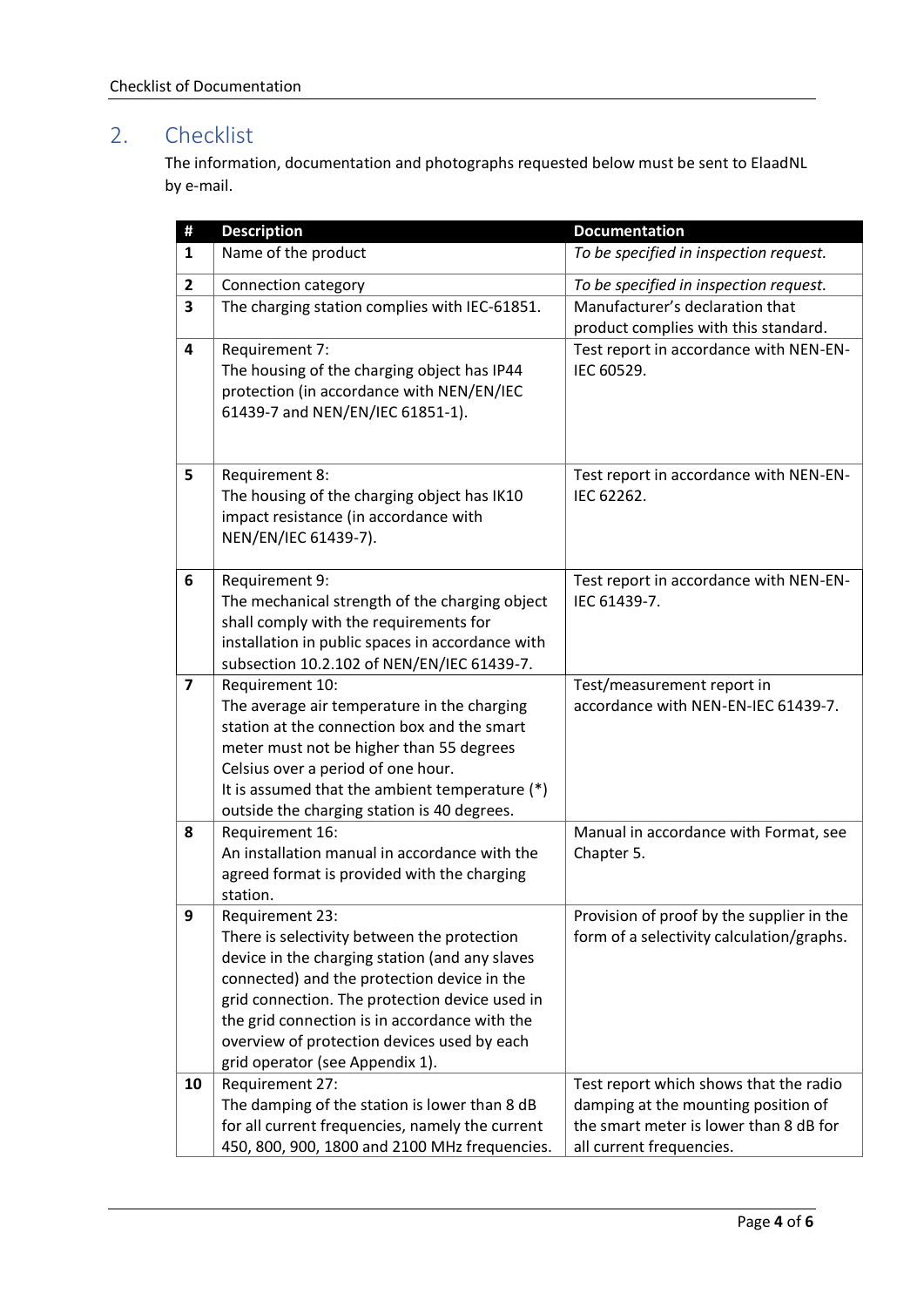#### <span id="page-4-0"></span>3. Photographs of the product

Clear photographs of the charging object and the place where the grid operator's components must be installed

#### <span id="page-4-1"></span>4. Preparation of the charging object for inspection

At the time of the physical inspection, the charging object along with the associated foundation and other required accessories must be available to ElaadNL.

The place where the grid connection is to be installed in the charging object must be clear accessible and suitable for the installation of the connection and associated components. During the physical inspection, a trial installation of the connection shall be carried out.